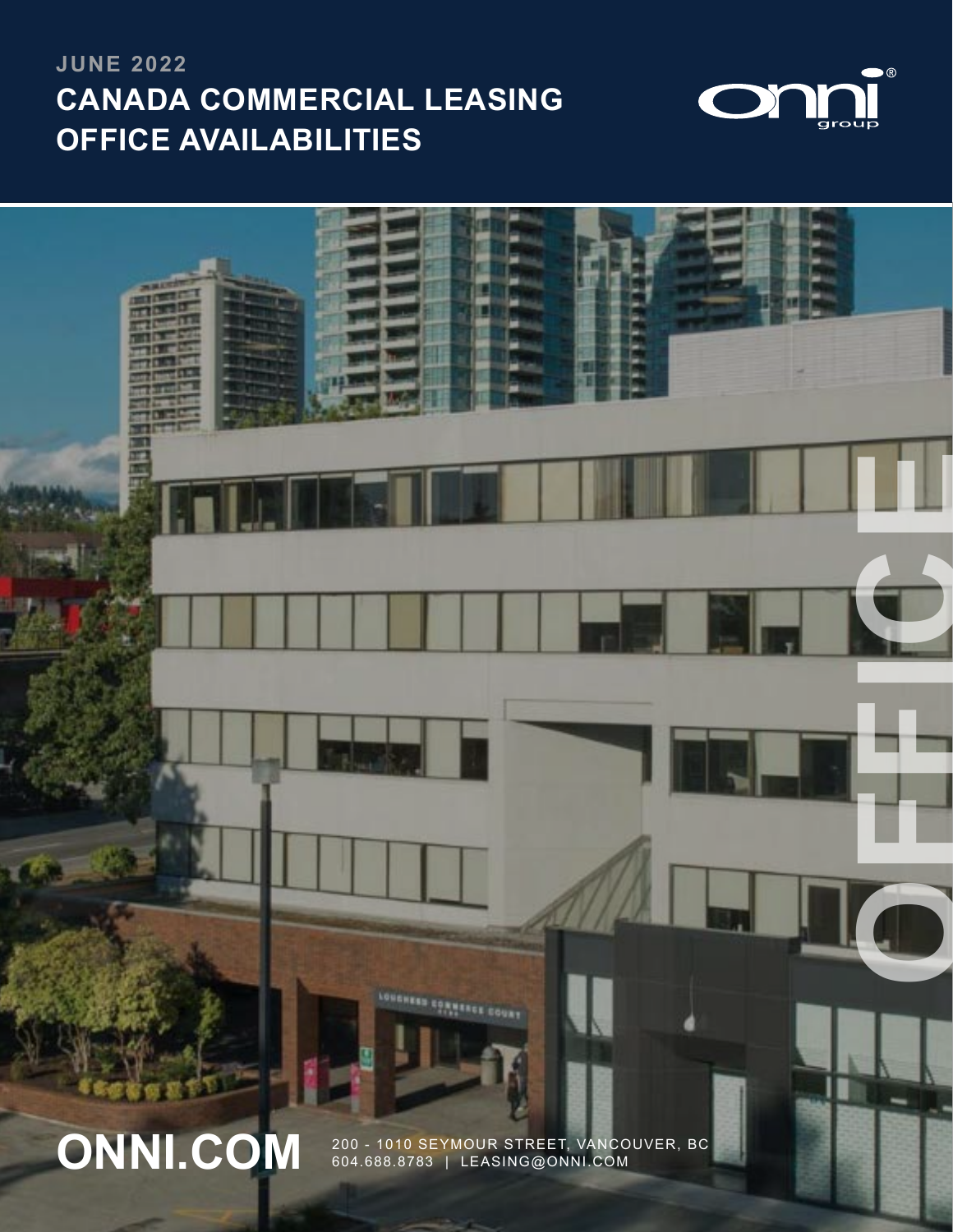## **FEATURED PROPERTIES**

## **NOW LEASING**



### **LOUGHEED COMMERCE COURT** BURNABY, BC

**ADDRESS:** 4190 LOUGHEED HIGHWAY **CONTACT:** ROGER LEGGATT, MAX ZESSEL & LIAM BOULTBEE

**COMPANY:** CUSHMAN & WAKEFIELD

**PHONE:** 604.683.3111

- **BUILDING FEATURES:**
- Adjacent to Gilmore SkyTrain Stn (3 min walk)
- Landlord inducement and turnkey packages offered for shell space
- Secure bike storage and end of trip facilities • Tenant Lounge with kitchen

|  |      | <b>AVAILABILITY</b> |                                              |  |
|--|------|---------------------|----------------------------------------------|--|
|  | #104 | 874 SF              | Available Now. Built out cafe space          |  |
|  | #202 | 3,755 SF            | Available Now                                |  |
|  | #205 | 2.493 SF            | Available Now                                |  |
|  | #300 | 14,070 SF           | Available Now. Full floor opportunity        |  |
|  | #400 | 14.070 SF           | Available Now. Full floor opportunity        |  |
|  | #503 | 3.750 SF            | Available Now. Spec suite under construction |  |
|  |      |                     |                                              |  |

**[VIEW WEBSITE](https://www.onni.com/property/commercial/4190-lougheed-highway-2/)**



### **LOUGHEED COMMERCE COURT** BURNABY, BC

**ADDRESS:** 4180 LOUGHEED HIGHWAY

**CONTACT:** ROGER LEGGATT, MAX ZESSEL & LIAM BOULTBEE

**COMPANY:** CUSHMAN & WAKEFIELD

**PHONE:** 604.683.3111

### **AVAILABILITY**

 $#601$  9,323 SF Available Now

- **BUILDING FEATURES:**
- Adjacent to Gilmore SkyTrain Stn (3 min walk)
- Landlord inducement and turnkey packages offered for shell space
- Secure bike storage and end of trip facilities
- Tenant Lounge with kitchen

### **[VIEW WEBSITE](https://www.onni.com/property/commercial/4180-lougheed-highway/)**



### **535 THURLOW STREET**  VANCOUVER, BC

**ADDRESS:** 535 THURLOW STREET **CONTACT:** ANDREW ASTLES & SCOTT MACDONALD

**COMPANY:** JLL **PHONE:** 604.998.6001

#### **BUILDING FEATURES:**

- Located one block from Burrard Station
- Many Nearby amenities including shopping, restaurants, hotels, financial institutions
- Landlord turnkey and demise options
- Secure bike storage and end of trip facilities
- Brand new spec suite, under construction

### **AVAILABILITY**

| #305 | 2.600 SF | (Spec suite under construction)                 |
|------|----------|-------------------------------------------------|
| #504 | 1.408 SF | <b>Available Now</b>                            |
| #603 | 1.200 SF | Available Now - Contiguous w/#604 for 3,653 SF  |
| #604 | 2.453 SF | Available Now - Contiguous w/ #603 for 3,653 SF |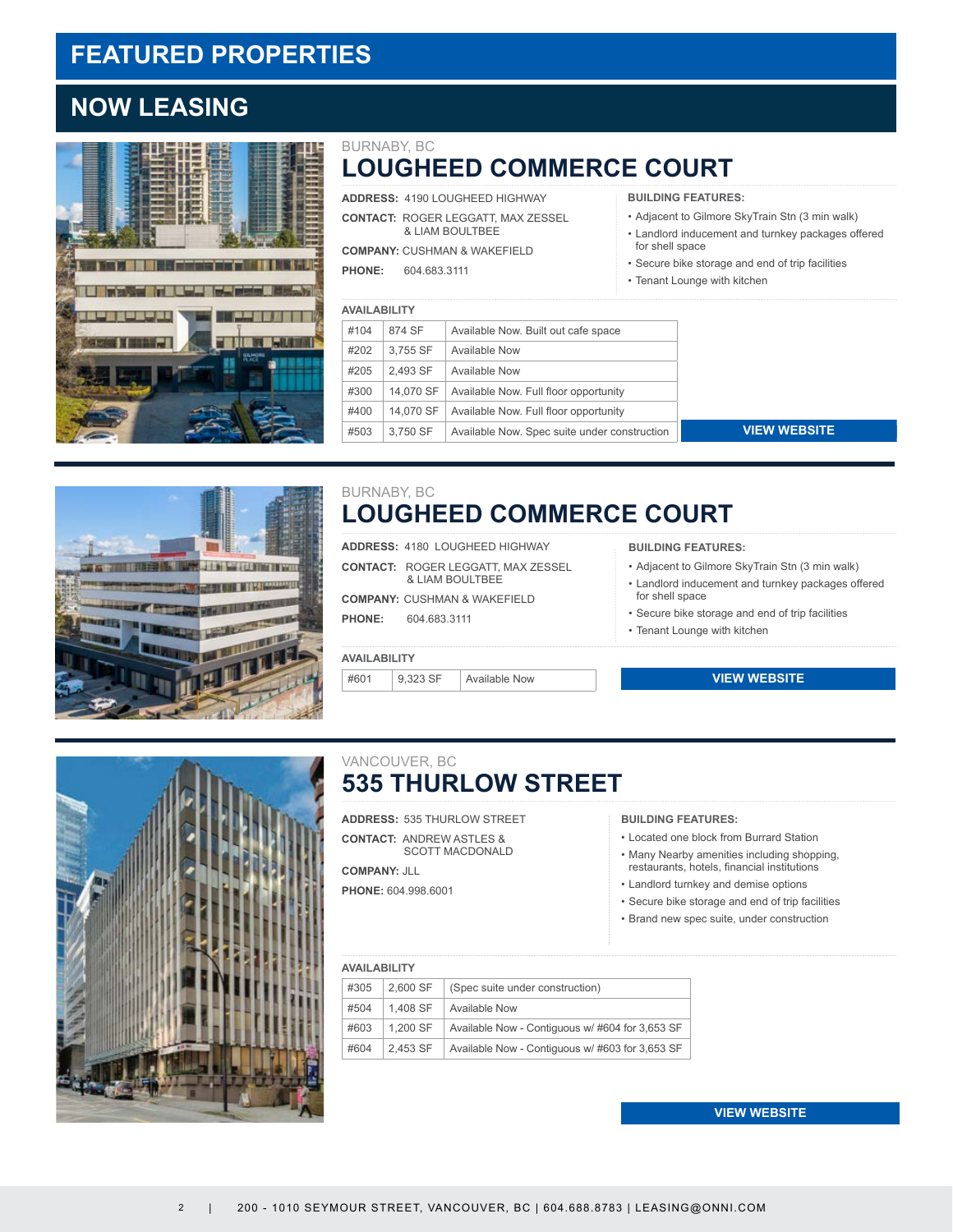## **NOW LEASING**



#### PORT MOODY, BC

## **SUTER BROOK VILLAGE OFFICE NORTH**

**ADDRESS:** 130 BREW STREET **CONTACT:** CRAIG BALLANTYNE & [L](https://www.onni.com/property/commercial/550-robson/)IAM BOULTBEE

**COMPANY:** CUSHMAN & WAKEFIELD **PHONE:** 604.683.3111

### **AVAILABILITY**

#610 1,727 SF Available Sept 1, 2022

**BUILDING FEATURES:**

- Fully fixtured and move in ready units available
- Located next to Loco & St. John's Evergreen Line Station
- Abundant neighbouring amenities
- Landlord turnkey and build to suit options available
- Secure bicycle storage room

### **[VIEW WEBSITE](https://www.onni.com/property/commercial/suter-brook-village-office-north/)**



### **OASIS** COQUITLAM, BC

**ADDRESS:** 2950 GLEN DRIVE **CONTACT:** LIAM BOULTBEE & CRAIG BALLANTYNE **COMPANY:** CUSHMAN & WAKEFIELD

**PHONE:** 604.683.3111

### **BUILDING FEATURES:**

- Centrally located in Coquitlam, one block from Coquitlam City Centre
- Fully fixtured and improved unit
- Short walk to SkyTrain Station

#### **AVAILABILITY**

| #501 | 2,355 SF | Available Immediately |
|------|----------|-----------------------|
| #601 | 1,454 SF | Available Immediately |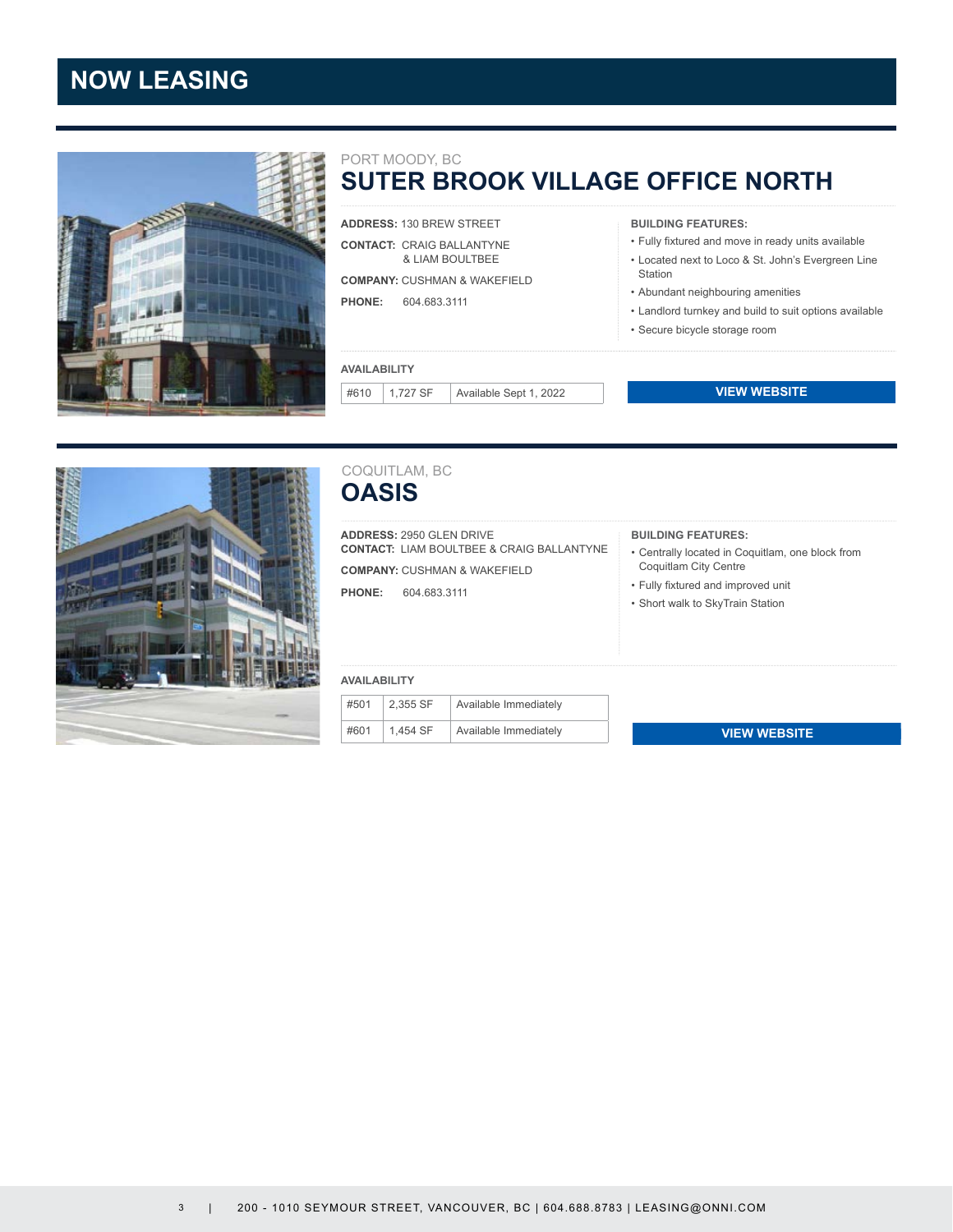## **NOW LEASING**



### KAMLOOPS, BC

## **CITYVIEW CENTRE**

**ADDRESS:** 1801 PRINCETON-KAMLOOPS HIGHWAY KAMLOOPS, BC

**CONTACT:** TANYA COKRAN

**COMPANY:** COLLIERS [IN](https://www.onni.com/property/commercial/cityview-shopping-centre/)TERNATIONAL

**PHONE:** 250.819.4595

- **BUILDING FEATURES:**
- Join Rexall, Dollarama, Anytime Fitness and Starbucks in this exciting project
- 80,000 SF of retail space in the affluent south end of Kamloops
- Great exposure to Trans-Canada and Hwy 51

### **AVAILABILITY**

#321 9,016 SF Available August 1, 2022

**VIEW WEBSITE** 



### **THE JASPER** EDMONTON, AB

**ADDRESS:** 10115 100A STREET

**CONTACT:** JEFF SIMKIN, ANDREA KLASSEN & RYAN O'SHAUGNESSY

**COMPANY:** CBRE EDMONTON

**PHONE:** 780.424.5475

#### **AVAILABILITY**

| 3rd Floor | 7.303 SF | Available Immediately              |
|-----------|----------|------------------------------------|
| #415      | 2.307 SF | Available Immediately *spec suite* |
| #425      | 3.226 SF | Available July 1, 2022             |
| 5th Floor | 7.286 SF | Available Immediately              |
| 6th Floor | 7.286 SF | Available Immediately              |

### **BUILDING FEATURES:** • Direct access to LRT Station

- Central location downtown
- New tenant amenities including: bike storage and end of trip shower facilities, lounge chairs, TV's and games, kitchen and pantry **ES:**<br> **ES:**<br> **[VIEW WEBSITE](https://www.onni.com/property/commercial/the-beaver-house/)**<br> **VIEW WEBSITE**<br> **VIEW WEBSITE<br>
VIEW WEBSITE<br>
VIEW WEBSITE<br>
VIEW WEBSITE<br>
NES:<br>
WEBSITE<br>
SINCA and l<br>
Campus<br>
SINCA and l<br>
Campus<br>
SINCA and l<br>
VIEW WEBSITE<br>
VIEW WEBSITE**
- Turnkey options available
- Upgraded HVAC

### **[VIEW WEBSITE](https://www.onni.com/property/commercial/10115-100a-street/)**



### **BEAVER HOUSE** EDMONTON, AB

**ADDRESS:** 10158 103RD STREET **CONTACT:** CORY WOSNACK & HILLARY WILLIAMS **COMPANY:** AVISON YOUNG **PHONE:** 780.909.7850

### **AVAILABILITY**

| #401 | 4,160 SF | Available Immediately     |
|------|----------|---------------------------|
| #404 | 2.766 SF | Available Immediately     |
| #405 | 2.567 SF | Available January 1, 2023 |
| #501 | 6.714 SF | Contiguous with 503       |
| #503 | 7.609SF  | Contiguous with 501       |

#### **BUILDING FEATURES:**

- Character heritage building with modern improvements
- Steps away from Edmonton's new Ice District
- Located across from the YMCA and University of Alberta downtown campus
- New tenant amenities including: bike storage, tenant lounge with games and kitchen pantry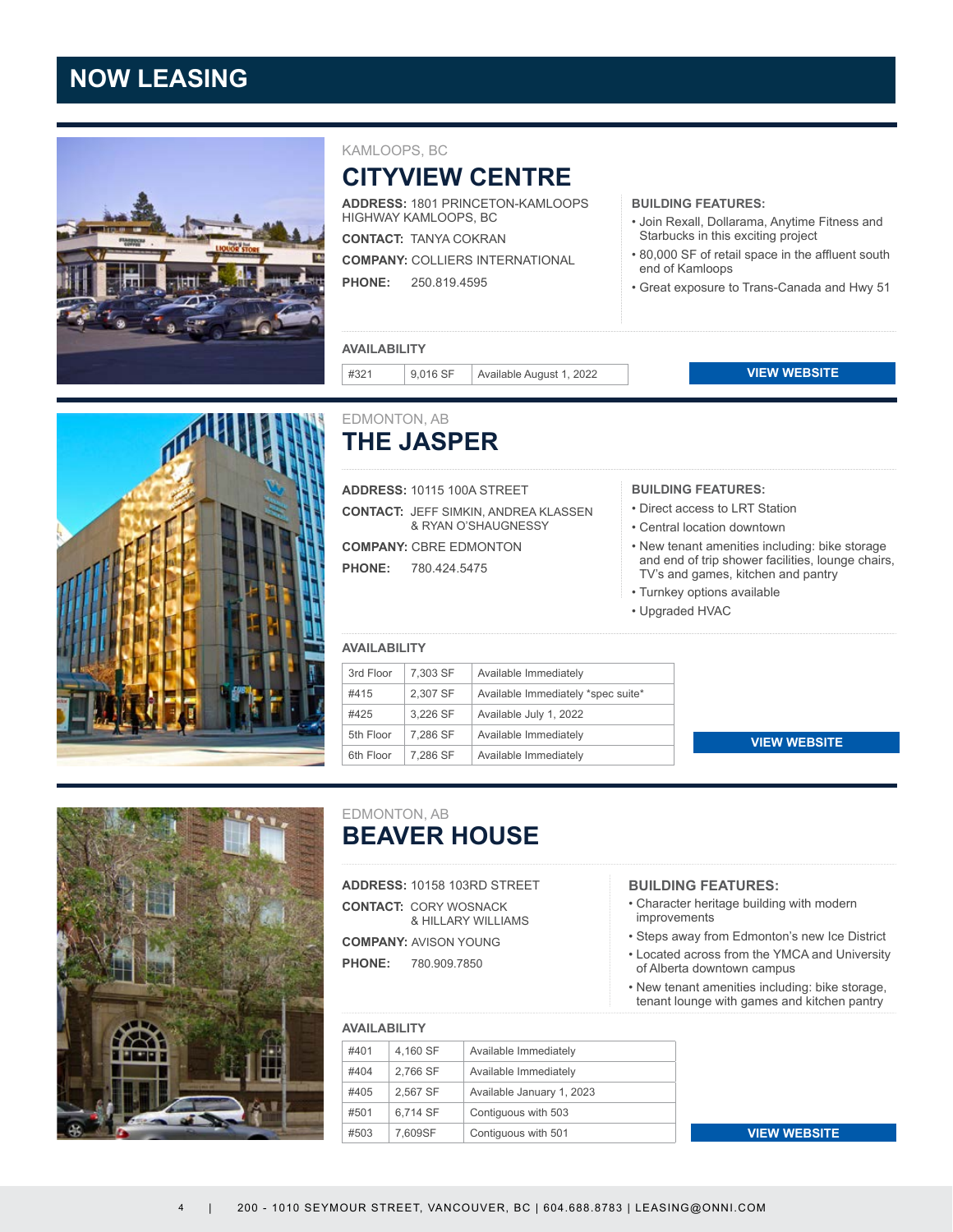## **NOW PRE-LEASING**



### **PINE & GLEN** COQUITLAM, BC

**ADDRESS:** 3022 GLEN DRIVE, COQUITLAM **CONTACT:** HILARY TURNBULL **COMPANY:** ONNI GROUP **PHONE:** 604.488.8988

### **PROJECT FEATURES:**

- Mixed-use development in the heart of Coquitlam
- Over 900 residential units, 35,000 SF of office space, and 13,000 SF of ground floor retail space
- Transit-oriented site, within walking distance to both Coquitlam central and Lafarge Lake /Douglas Skytrain Stations

### **AVAILABILITY**

| Level 2 Office | 9,844 SF | Available Q3 2025 |
|----------------|----------|-------------------|
| Level 3 Office | 9.133 SF | Available Q3 2025 |
| Level 5 Office | 8.162 SF | Available Q3 2025 |
| Level 6 Office | 8.396 SF | Available Q3 2025 |

### LARGE PODIUM FLOOR PLATES



### **GILMORE PLACE - PHASE 1** BURNABY, BC

**ADDRESS:** LOUGHEED HIGHWAY & GILMORE AVENUE

**CONTACT:** MAX ZESSEL & ROGER LEGGATT

**COMPANY:** CUSHMAN & WAKEFIELD **PHONE:** 604.683.3111

#### **AVAILABILITY**

| Suite 300 | 49.380 SF |
|-----------|-----------|
| Suite 310 | 31.119 SF |
| Total     | 80,499 SF |

**PROJECT FEATURES:**

- Once complete, Gilmore Place will be comprised of nearly 500,000 SF of retail, 1 Million SF of office and 2.7 Million of residential built over 4 phases **[VIEW WEBSITE](https://www.onni.com/property/commercial/gilmore-place-retail/)**<br>
Impore Place will be<br>
in the call of retail, 1 Million Sf<br>
site, located directly<br>
in Station<br>
IES:<br>
Ferficient podium of<br>
Para and building signa<br>
wailable<br>
ver 200,000 SF of re<br>
f trip facilities with se<br>
- A transit orientated site, located directly adjacent to the Gilmore Skytrain Station

#### **BUILDING FEATURES:**

- Up to 80,500 SF of efficient podium office space
- Excellent exposure and building signage opportunities are available
- Direct access to over 200,000 SF of retail amenities
- High quality end of trip facilities with secure bicycle storage
- Large format contiguous space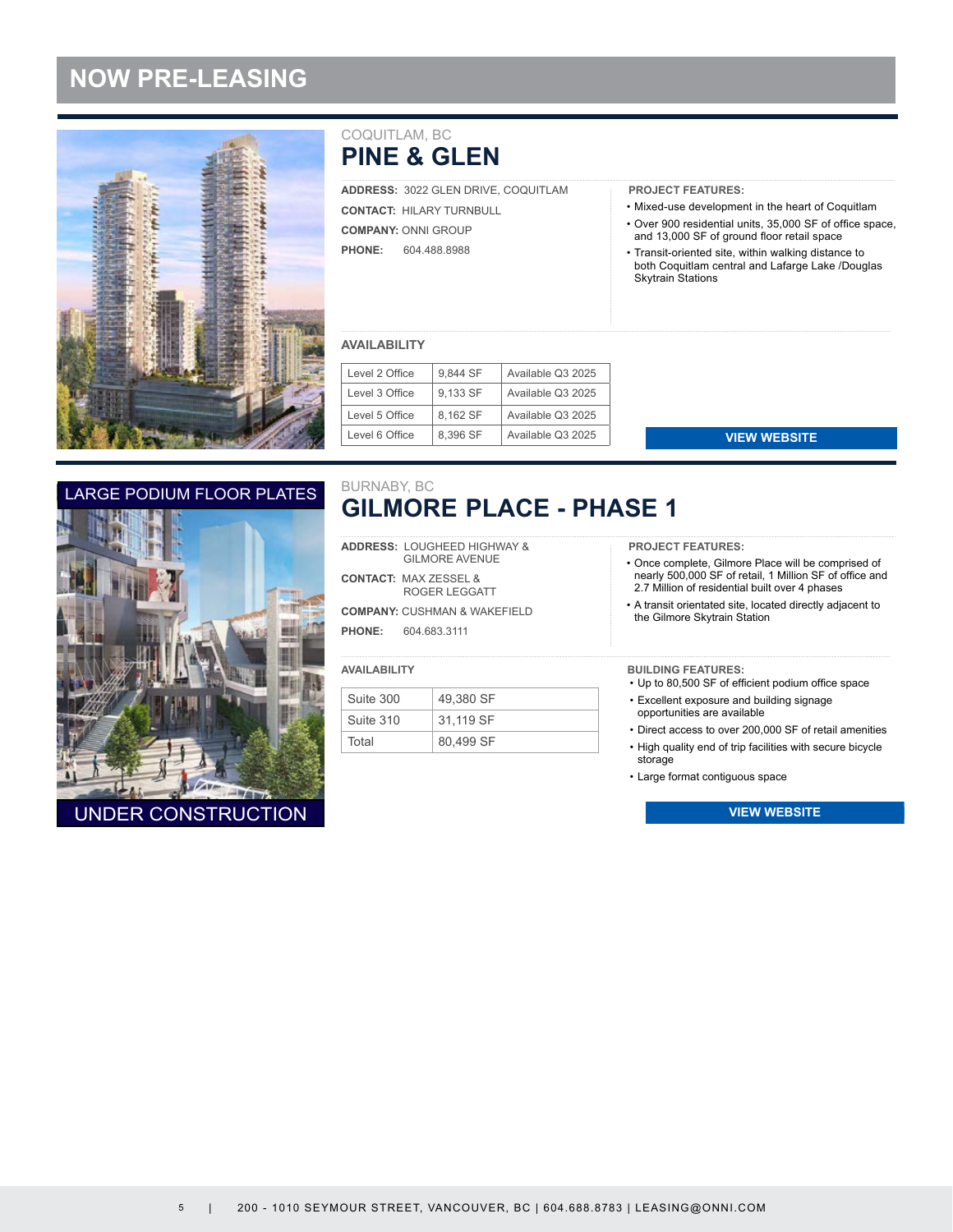## **NOW PRE-LEASING**

### STAND ALONE OFFICE TOWER



### **GILMORE PLACE - PHASE 2** BURNABY, BC

| <b>ADDRESS: LOUGHEED HIGHWAY &amp;</b><br><b>GILMORE AVENUE</b> |
|-----------------------------------------------------------------|
| <b>CONTACT: GIANNI LAUDISIO</b>                                 |
| <b>COMPANY: ONNI GROUP</b>                                      |
| <b>PHONE:</b> 604,488,2765                                      |

### **AVAILABILITY**

Up to 680,000 SF 'AAA' Class office space

Approximate occupancy Q3 2026

**PROJECT FEATURES:**

- Once complete, Gilmore Placewill be comprised of nearly 500,000 SF of retail, 1 Million SF of office and 2.7 Million SF of residential built over 3 phases
- A transit orientated site, located directly adjacent to the Gilmore Skytrain Station

### **BUILDING FEATURES:**

- Standalone office tower
- Efficient 20,000 SF floor plates with a centre core design
- Amenities include common and rooftop meeting and outdoor facilities and a state-of-the-art fitness facility
- Direct access to over 200,000 SF of retail amenities
- 68,000 SF spread over 34 floors
- 12 high-speed elevators



**375 EAST 1ST AVENUE** VANCOUVER, BC

**[VIEW WEBSITE](https://www.onni.com/property/commercial/gilmore-place-retail/)**

**ADDRESS:** 375 EAST 1ST AVENUE **CONTACT:** GIANNI LAUDISIO **COMPANY:** ONNI GROUP **PHONE:** 604.488.2765

### **AVAILABILITY**

| Reverse Mezzanine         | 37,701 SF  |
|---------------------------|------------|
| Building 1 - Level 2      | 11,995 SF  |
| Building 4 - Level 1      | 3.668 SF   |
| Building 4 - Levels 2 - 4 | 13,008 SF  |
| Building 4 - Levels 5 - 7 | 12.273 SF  |
| Building 4 - Total Office | 129,207 SF |

**PROJECT FEATURES:**

- Located in the center of Vancouver's undisputed creative hub
- Adjacent to the future home of the Great Northern Way SkyTrain Station
- Direct access to the Central Valley Greenway bike lane
- 10 minute walk to the Main Street SkyTrain Station
- Close proximately to thousands of desirable retail amenities
- Located next to the Emily Carr University of Art + Design Campus
- Available Q4-2024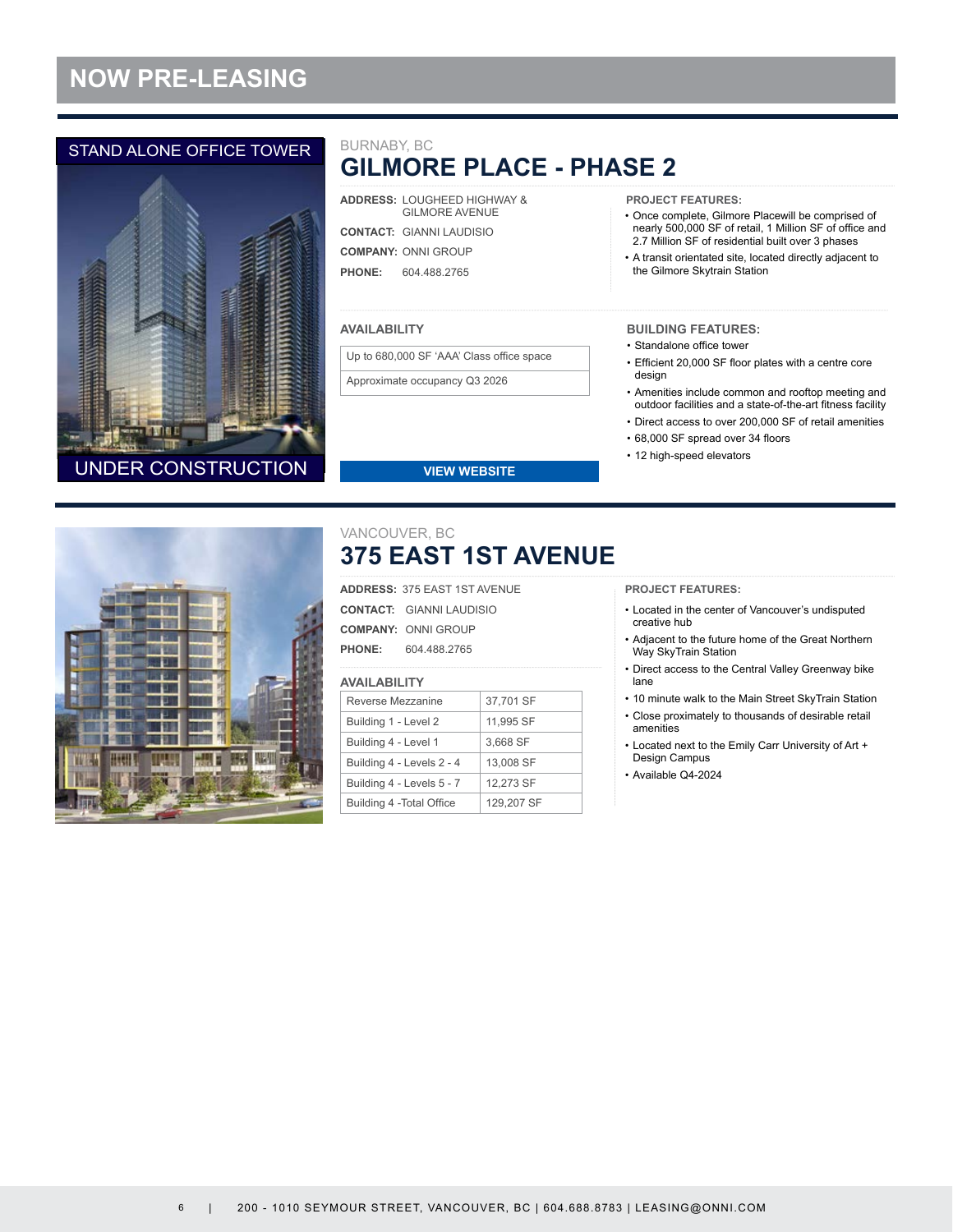## **FULLY LEASED**



**WESTWOOD 1123 WESTWOOD STREET COQUITLAM, BC**



**CENTREVIEW 13TH & LONSDALE AVENUE NORTH VANCOUVER, BC**



**CENTRAL 1553-77 MAIN STREET VANCOUVER, BC [VIEW WEBSITE](https://www.onni.com/property/commercial/centreview-office-retail/)<br>FINTREV<br>JTH & LC<br>DRTH VA<br>VIEW WEBSITE<br>553-77 M<br>ANCOUV<br>VIEW WEBSITE** 



## **1022 SEYMOUR STREET VANCOUVER, BC**

**[VIEW WEBSITE](https://www.onni.com/property/commercial/1022-seymour/)**



**ROBSON 550 ROBSON STREET VANCOUVER, BC**